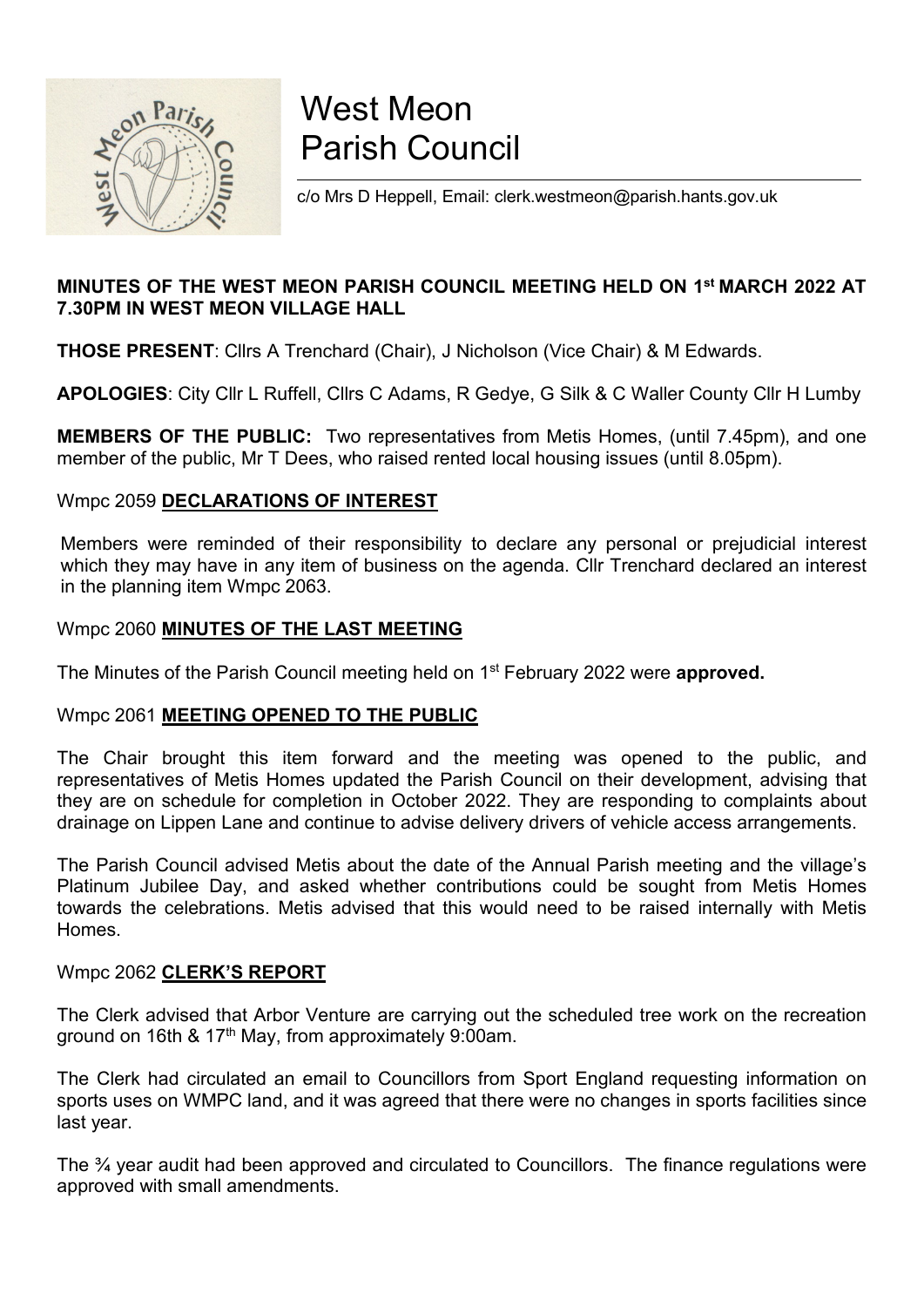The Clerk circulated copies of the grants received, to be decided in the finance section of the meeting.<br>Wmpc 2063 **PLANNING**<br>WMPC 2063 **PLANNING** meeting.

The Clerk circulated copies of the grants received, to be decided in<br>meeting.<br>Wmpc 2063 PLANNING<br>i) APP/Y9507/W/21/3282980 for Land to the Rear of Hayden Bar<br>Warnford, SO32 3LF. The Parish Council advised that they had now The Clerk circulated copies of the grants received, to be decided in the finance section of the<br>meeting.<br>Wmpc 2063 PLANNING<br>i) <u>APP/Y9507/W/21/3282980 for Land to the Rear of Hayden Barn Cottage, Hayden Lane,<br>Warnford, SO3</u> The Clerk circulated copies of the grants received, to be decided in the finance section of the<br>meeting.<br>Wmpc 2063 **PLANNING**<br>i) **APP/Y9507/W/21/3282980 for Land to the Rear of Hayden Barn Cottage, Hayden Lane,<br>Warnford, S** The Clerk circulated copies of the grants received, to be decided in the finance section of the<br>meeting.<br>Wmpc 2063 <u>PLANNING</u><br>i) <u>APP/Y9507/W/21/3282980 for Land to the Rear of Hayden Barn Cottage, Hayden Lane,<br>Warnford, S</u> The Clerk circulated copies of the grants received, to be decided in the finance s<br>meeting.<br>Wmpc 2063 **PLANNING**<br>i) **APP/Y9507/W/21/3282980 for Land to the Rear of Hayden Barn Cottage, H<br><b>Warnford, SO32 3LF.** The Parish Co The Clerk circulated copies of the grants received, to be decided in the finance section of the<br>meeting.<br>Wmpc 2063 PLANNING<br>i) APP/Y9507/W/21/3282980 for Land to the Rear of Hayden Barn Cottage, Hayden Lane,<br>Warnford, SO32 The Clerk circulated copies of the grants received, to be decided in the finance sectimeeting.<br>
Wmpc 2063 **PLANNING**<br>
i) **APP/Y9507/W/21/3282980 for Land to the Rear of Hayden Barn Cottage, Hayd<br>
Warnford, SO32 3LF. The Pa** The Clerk circulated copies of the grants received, to be decided in the finance section of the<br>meeting.<br>Wmpc 2063 **PLANNING**<br>i) **APP/Y9507/W/21/3282980 for Land to the Rear of Hayden Barn Cottage, Hayden Lane,<br>Warnford, S** The Clerk circulated copies of the grants received, to be decided i<br>meeting.<br>Wmpc 2063 **PLANNING**<br>i) **APP/Y9507/W/21/3282980 for Land to the Rear of Hayden Ba**<br>**Warnford, S032 3LF.** The Parish Council advised that they had The Clerk circulated copies of the grants received, to be decided in the finance section of the meeting.<br>
Wmpc 2063 **PLANNING**<br>
i) **APP/Y9507/W/21/3282980 for Land to the Rear of Hayden Barn Cottage, Hayden Lane,<br>
Warnford** The Clerk circulated copies of the grants received, to be decided in the finance section of the meeting.<br>
Wmpc 2063 **PLANNING**<br>
i) **APP/Y9507/W/2/132292980 for Land to the Rear of Hayden Barn Cottage, Hayden Lane,<br>
Warnfor** The Clerk circulated copies of the grants received, to be decided in the finance section of the meeting.<br>
Wmpc 2063 PLANNING<br>
i) APP/Y9507/W/21/3282980 for Land to the Rear of Hayden Barn Cottage, Hayden Lane,<br>
Warnford, S The Clerk circulated copies of the grants received, to be decided in the finance section of the meeting.<br>
Wmpc 2063 **PLANNING**<br>
i) **APP/Y9507/W/21/3282980 for Land to the Rear of Hayden Barn Cottage, Hayden Lane,<br>
Warnford** The Clerk circulated copies of the grants received, to be decided in the finance section of the<br>meeting.<br>Wmpc 2063 **PLANNING**<br>i) APP/Y9507/W/21/3282980 for Land to the Rear of Hayden Barn Cottage, Hayden Lane,<br>Warnford, SO The United Common the state of the state of Hayden Barn Cottage. Hayden Lane,<br>
Wimpc 2063 PLANNING<br>
i) APP/Y9507/M/21/3282980 for Land to the Rear of Hayden Barn Cottage. Hayden Lane,<br>
Warnford, SO32 3LF. The Parish Counci INCRIMET THE THE RET INTERT INTERT INTERT INTERT INTERT INTERT INTERT INTERT INTERT INTERT INTERT INTERT INTERT INTERT INTERT INTERT INTERT INTERT INTERT INTERT INTERT INTERT INTERT INTERT INTERT INTERT INTERT INTERT INTER iii) SDNP/2507 LEAR THIRM CONDIGENT CONDIGENT CONDIGENT CONDIGENT CONDIGENT CONDIGENT CONDIGENT CONDIGENT CONDIG THE PATIS CONDIGENT CONDIGENT CONDIGENT CONDIGENT CONDIGENT CONDIGENT CONDIGENT CONDIGENT CONDIGENT CONDIGENT i) **APP/Y9507/W/21/3282980 for Land to the Rear of Hayden Barn Cottage, Hayden Lane, Warnford, 5032 3LE, The Parish Council advised that they had now been notified of the appeal<br>by WCC, and Clir Trenchard advised that Clir** The Parist Counter the Brash Council advised that they had now been notified of the a<br>Warnford, SO32.3LF. The Parish Council advised that they had now been notified of the a<br>by WCc, and CIII Terenchard advised that CIIr Lu

**HEMEN THE STATE THAND INTERNATE STATE THAND THE SIGNATE IN THE SIGNATE THAND IN THE PATENT IN A SURFAIN CONTINUITY INTERNATE IN THE PATENT IN A SURFAIN CONTINUITY INTERNATE IN THE AND INTERNATE IN THE INTERNATE INTERNATE** 

by Fro.cy and omin'nously agreed that the following objections be raised, in addition to those submitted it was unanimously agreed that the following objections be raised, in addition to those submitted the sixe incriming monday to usual out plenting application:<br>It was unanimously argred that the following objections be raised, in addition to those submitted<br>previously on the planning application:<br>1. The land is not large enough for one ho n vas minimagy gigret ment means and states. The land is not mean that the British Horse Society standards.<br>
2. There are problems with the disposal of waste and a sacciated odour, which will harm the 3. The development ha process on the plane treatment in the disposal of waster and stables, and does not meet the British Horse<br>Scriety standars.<br>
Scriety standars.<br>
2. There are problems with the disposal of waste and associated odour, which w From dimote the riverside of the dispective and a state of the riverside of Society standards.<br>
2. There are problems with the disposal of waste and associated odour, which will harm the armentities of the adjacent neighbo because and the disposal of waste and associated odour, which will harm the annenties of the adjacent neighbouring properties.<br>
3. The development has serious issues with run off and problems with effluent to adjacent land Entried and the phononic state in the suppose of the diplomation of and problems with effluent to adjacent index<br>and insufficient mitigation factors issues with run off and problems with effluent to adjacent land,<br>3. The and insufficient mighter and is series with run off and problems with effluent to adjace and insufficient mitigation factors have been applied to this problem.<br>
ii) SDNP/21/06360/HOUS 3 Wolverton Gardens West Meon GU321LP 3. Draw conception and the solution of the properties and track the proton and track the proposal solution in principle but concerns are raised about the remaining parking alteration. No Objection in principle but concern and matter controllate and the evidence that the matter same in SNM-C21/0633 (Sonversion of existing grange to habitable accommodation; minor hip to gable enabling alteration. No Objection in principle but concerns are rai iv) <u>Court YERNOO MOOD THOT (The Parish Council note of the Parish Council not the Parish Council not the Parish Council not the Parish Council not the Parish Council not the Parish Council not be proposed. Warriton of Con</u> iii) **SDNP/19/06058/FUL Brooklyn Lynch Lane West Meon Hampshire GU321LT** Proposer Variation of condition 2 in relation to the application. It was unanimously agreed to raise objection. The site is still too small to accomm **Council Council Council Council Council Council Council Council Council Council Conserver Council Conserver Council Conserver Council Conserver Council C. The site is still too small to accommodate two large properties as** 1. The site is still too small to accommodate two large properties as proposed. Their positioning<br>has changed but the site is still too congested for buildings of this size. Two smaller properties<br>with reduced footprint wo n reduced botoprint would be more acceptable.<br>
Tradinage concerns remain. In both 2018 and 2019, WCC drainage engineers drew attention to<br>
und water and water treatment concerns. The site is in the River Meon flood plain a

mage concerns remain. In both 2018 and 2019, WCC drainage engineers drew attention to<br>the er, and is a historic flood risk area, especially from rising ground water. Current SDNP<br>is not to build on flood plains or near vul I water and water treatment concerns. The site is in the River Meon flood plain and close to<br>the r, and is a historic flood risk area, especially from rising ground water. Current SDNP<br>is not to build on flood plains or ne er, and is a historic flood risk area, especially from rising ground water. Current SDNP<br>is not to build on flood plains or near vulnerable and precious water courses. Any<br>tion that flood risk is a 100-year event is flawed is not to build on flood plains or near vulnerable and precious water courses. Any<br>the stion that flood risk,<br>ristion that flood risk,<br>in the site of the site of the spoke of the sports of the sports of the sports<br>in diddi it on the flood is a 100-year event is flawed, as recent events have shown, and the site<br>ity experiences flood risk.<br>The Boules court were courted that is courted that is courted that this courted that this courted that th The solution solution is a contribution is will require careful consideration at this location, as no evidence that this current iteration for two large properties addresses this matter.<br>
Parish Council noted the WCC Enfor